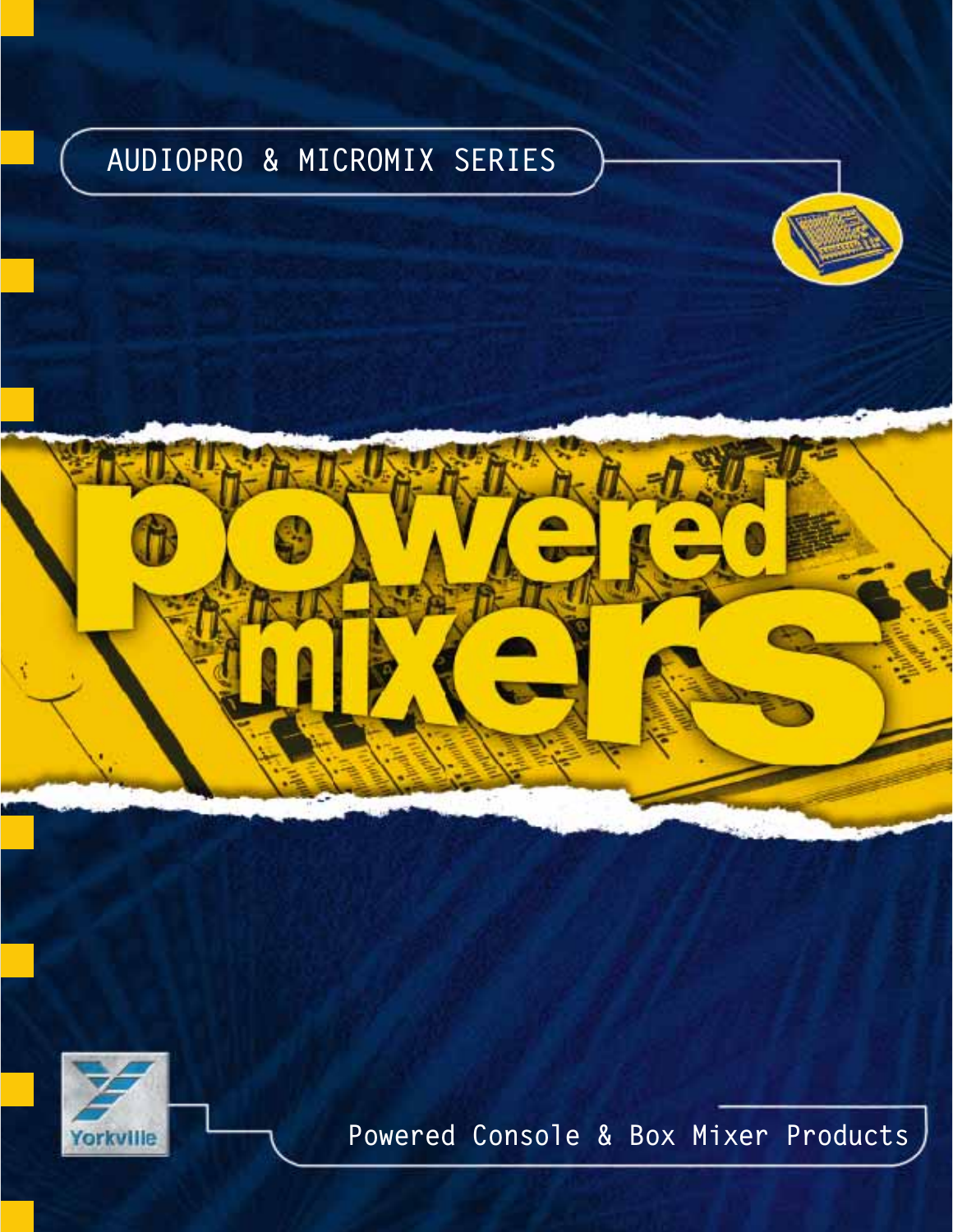

MicroMix

# Powered Box Mixers

- Highly flexible & rugged
- Compact and feature-loaded
- A model to suit any need



#### **Yorkville's Micromix Series**

Yorkville's Micromix powered box mixers offer more power, more features and are more affordable than ever. Standard features include: scratch resistant front panels, metal phone jacks, graphic EQs<sup>1</sup>, built-in limiter, phantom power, onboard reverb/effects<sup>1</sup>, balanced XLR, 1/4" phone and dual RCA inputs, 19" rackmount versions<sup>2</sup>, gold plated connectors, durable carpet covering with plastic corner protectors, high quality epoxy circuit boards coated with thick copper laminate and precision, 0.1-1% tolerance, low noise components. These are just a few of the characteristics which make Micromix mixers the "Best Bang for the Box". except MM4, <sup>2</sup> MM4R & MP8DR only



**MP10DS** stereo powered mixer has 6 mono and 2 stereo channels, delivering 160W/ch @ 8 ohms. Channels include panning (balance on stereo channels) and 3 band EQ. Clip lights are included throughout the signal path while a 9 band stereo graphic EQ and 255 preset digital effects processor are also onboard.

**MP8D** eight channel dual powered mixer has 160W/ch, mains/monitors patchable @ 8 ohms. Features include dual RCA inputs on Ch. 7 & 8 and 32 preset digital effects processor. (Rackmount version: MP8DR).

**MP8DX** eight channel mixer features dual power amps with 400W @ 4 ohms mains and 200W @ 2 ohms monitors. Separate

EQ's for mains and monitors are included along with 255 preset digital effects processor and 3 band EQ per channel.

**MP6T** six channel powered mixer with 325W @ 4ohms. Dual RCA inputs are provided on Channels five and six. Other features include built-in reverb and switchable phantom power.

**MM6** six channel powered mixer delivers 150W @ 4ohms and features 6-band main EQ and reverb. Each channel offers XLR and 1/4" phone inputs along with treble and bass and effect controls.

**MM4** four channel powered mixer provides clean, basic, simple operation with 150W @ 4ohms. Input jacks include XLR, 1/4" phone and RCA. Global 3-band EQ is provided for easy set up. (Rackmount version: MM4R).

Of course Micromix series mixers also come with Yorkville's standard two year (EVEN IF YOU BREAK IT!) transferable warranty\*

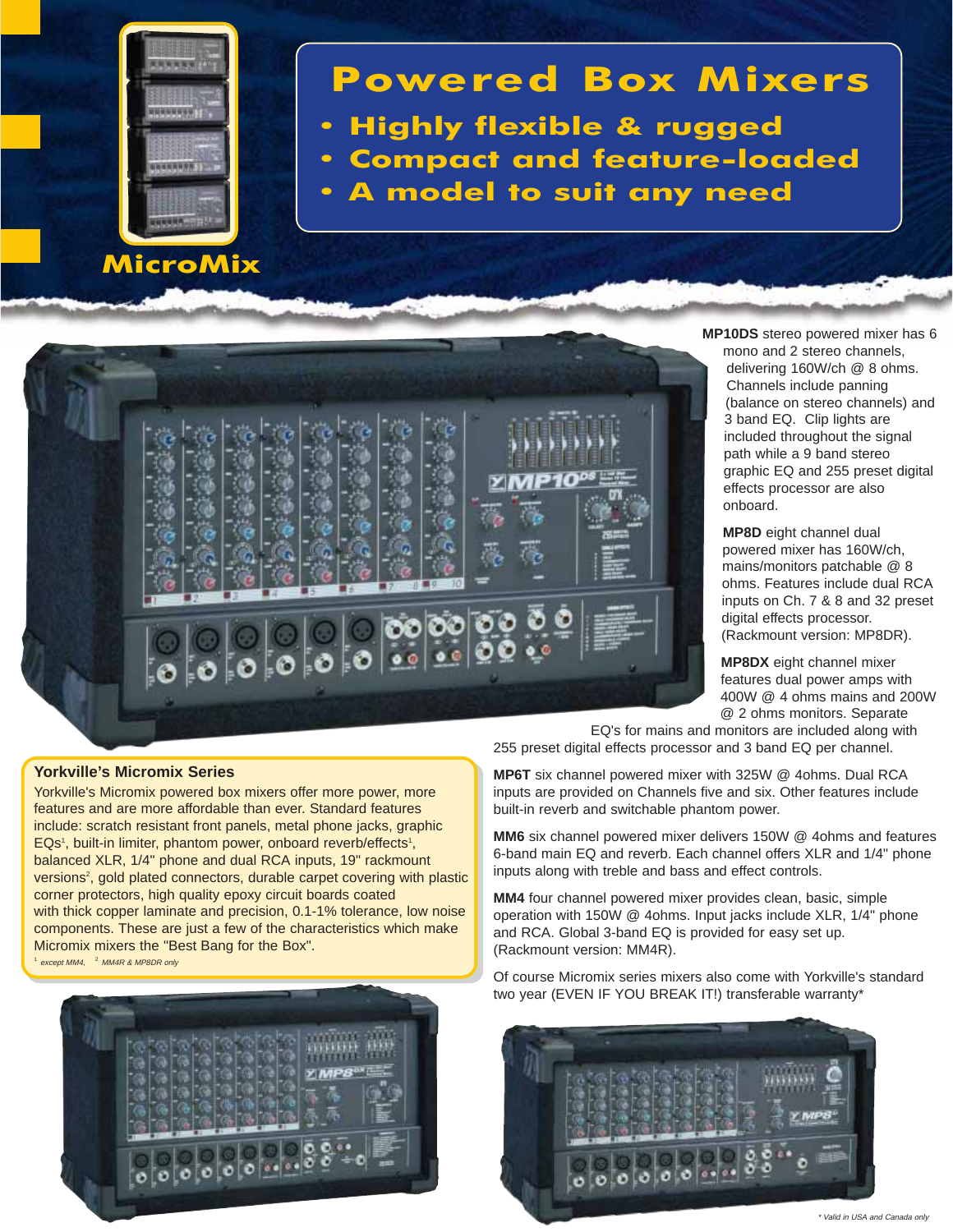**All Yorkville Box Mixers feature 3/4" plywood construction covered with blue/black carpet (excluding rackmount version). Chassis are constructed of heavy metal to withstand all the rocking and rolling associated with life on the road. A large heatsink and a variable speed DC fan (MP8DX) ensure that the mixers keep their cool. Of course Micromix mixers also come with Yorkville's standard two year (even if you break it!) transferable warranty in the USA and Canada.**









SPECIFICATIONS ZOIOI u. ш Δ  $\boldsymbol{0}$ 

Freq. Response, +/- 2dB (Tone Flat): 20 Hz to 20 kHz 20 Hz to 20 kHz 20 Hz to 20 kHz 20 Hz to 20 kHz 20 Hz to 20 kHz 20 Hz to 20 kHz \* Specification is for Main / Monitor

Main Output / Amp Input: L & R (1/4" TRS) / 2 (a & b) Yes (mono) (1/4" TRS) / Yes Yes (mono) (1/4" TRS) / 2 (a & b)

MP10DS MP8DX MP8D / DR MP6T MM6 MM4 / MM4R Power Output (Continuous): 160W x 2 @ 8Ω 100W @ 4Ω / 200W @ 2Ω\* 160W x 2 @ 8Ω 325W @ 4Ω 150W @ 4Ω 150W @ 4Ω 150W @ 4Ω<br>Power Al- 2dB (Tone Flat): 20 Hz to 20 kHz 20 Hz to 20 kHz 20 Hz to 20 Hz to 20 Hz to 20 Hz to 20 Hz to THD (Main out w/-10dB input): < 0.05% < 0.01% < 0.05% < 0.1% < 0.1% <0.1% Signal to Noise Ratio (dB): 90 101 / 105\* 90 100 90 90 Phantom Power: 24 VDC 24 VDC 24 VDC 24 VDC NA NA Max. Gain to Line Out (Mic Input): +56 dB +55 dB +55 dB +55 dB +55 dB +55 dB +55 dB +55 dB +55 dB +55 dB +55 dB (Line Input): +45 dB +40 dB +40 dB +40 dB +40 dB +40 dB Master EQ / Monitor EQ: Yes / No Yes / Yes Yes / No Yes / No Yes / No NA Primary Graphic Equalizer Type: 9 Band, Stereo 9 Band, Mono 9 Band, Mono 9 Band, Mono 6 Band, Mono NA Primary Graphic Equalizer Range: 63 Hz to 16 kHz 63 Hz to 16 kHz 63 Hz to 16 kHz 63 Hz to 16 kHz 63 Hz to 16 kHz 63 Hz to 16 kHz Secondary Graphic Equalizer Type: NA 5 Band NA NA NA NA Secondary Graphic Equalizer Range: 63 Hz to 16 kHz 63 Hz to 16 kHz 63 Hz to 16 kHz NA NA NA NA NA NA NA NA NA NA<br>Channel EQ: Low, Mid, High 1999, Natal High NA NA Natal Natal Natal Natal Natal Natal Natal Natal NA NA NA NA Channel EQ: Low, Mid, High Low, Mid, High Low, High Low, High Low, High NA Internal Effects : 16 Bit; 255 Digital Effects 16 Bit; 255 Digital Effects 16 Bit; 32 Digital Effects Spring Reverb Spring Reverb Spring Reverb External EFX Loop Pan Controls: 8 (ch. 1 - 8) NA NA NA NA NA Effects Send: Yes Yes Yes Yes Yes Yes Effects Return: No No No Yes Yes Yes Effects Return to: Main / Monitor: Yes / Yes Yes / Yes Yes / Yes Yes / Yes Yes / No Yes / NA Monitor Out / Mon. Amp In: Yes (1/4" TRS) / NA Yes (1/4" TRS) / Yes Yes (1/4" TRS) / Patchable Yes (1/4" TRS) / NA Yes (1/4" TRS) / NA NA Record Out: Stereo (RCA - L & R) Mono (RCA x 2) Mono (RCA x 2) Mono (RCA x 2) Mono (RCA x 2) MONO (RCA x 2) NA Balanced XLR Inputs: 6 (ch.1-6) 8 (ch.1-8) 8 (ch.1-8) 6 (ch.1-6) 6 (ch.1-6) 4 (ch.1-4) Balanced 1/4" Inputs: 10 (ch.1-10) 6 (ch.1-6) 6 (ch.1-6) 2 Unbalanced RCA Inputs: 2 stereo pairs (ch.7-10) 2 pairs (ch.7-8) 2 pairs (ch.7-8) 2 pairs (ch.5-6) 2 pairs (ch.3-4)<br>
Speaker Outputs: 4 x 1/4" 4 x 1/4" 2 x 1/4" 2 x 1/4" 2 x 1/4" 2 x 1/4" 2 x 1/4" 2 x 1/4" 2 x 1/4" 2 x 1/4 Speaker Outputs: 4 x 1/4" 4 x 1/4" 4 x 1/4" 2 x 1/4" 2 x 1/4" 2 x 1/4" Reverb / Effect Footswitch: Yes NA<br>Protection: Thermal / Load / DC Thermal / Load / DC Thermal / Load / DC Thermal / Load / DC Thermal / Load / DC Thermal / Load / DC Thermal / Load / DC Thermal / Load / DC Thermal / Load Protection: Inermal / Load / DC Thermal / Load / DC Thermal / Load / DC Thermal / Load / DC Thermal / Load / DC Thermal / Load / DC Thermal / Load / DC Thermal / Load / DC Thermal / Load / DC Thermal / Load / DC Thermal / Cooling: Passive Heat Sink Variable Speed DC Fan Passive Heat Sink Passive Heat Sink Passive Heat Sink Passive Heat Sink Transformer Type: Toroidal the Constantine of the Constantine of the Constantine of the Constantine of the Const Power Consumption (typical) / (max): 220 VA / 640 VA 440 VA / 1200 VA 220 VA / 640 VA 220 VA / 640 VA 110 VA / 320 VA 110 VA / 320 VA